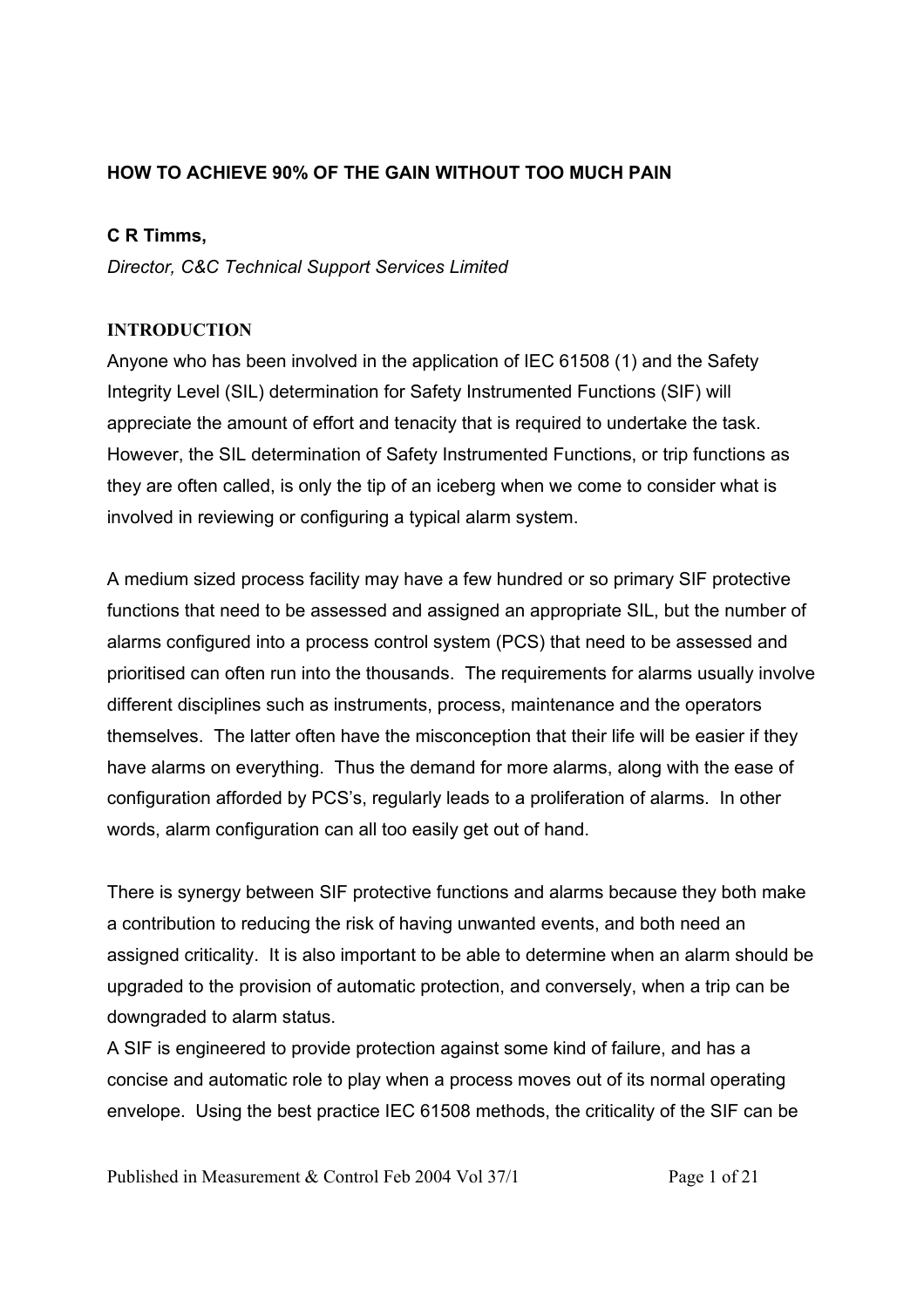assessed as a Safety Integrity Level (SIL) and this is related to the consequences that would occur if the SIF were to fail on demand. These consequences can be any combination of safety, financial and environmental impact.

An alarm function works through the human interface – 'A Methodology for Alarm Classification and Prioritisation' – Timms (2) - to provide an early warning that the process has moved away from the normal operating envelope to:

- Alert the operator to disturbed plant conditions,
- **Provide indication of further developments that may need attention,**
- **Trigger a trained operator response.**

Since alarms are part of the overall scheme of risk reduction Figure 1, the criticality of the alarm should also be assessed in order to set an appropriate priority. It makes sense to assess the criticality of an alarm in a similar way to a SIF but based on the





consequences that would follow if the alarm fails or is missed by the operator.

However, the contribution that an alarm makes to risk reduction can become clouded if the operator cannot identify the important alerts against a background of alarm problems. The three main problem

areas that can potentially compromise safety, production and the environment are:

- Nuisance alarms.
- Standing alarms.
- Alarm avalanches or floods.

 Nuisance alarms and standing alarms are usually caused by instrument faults, out-ofservice equipment or inappropriate limit and/or dead-band settings. They can be relatively easily identified and rectified by maintenance or adjusting the configuration parameters. However, alarm avalanches or floods are usually the result of consequential or secondary events following a primary event, and the more alarms that are configured; the more there are to appear before an operator in a plant upset

Published in Measurement & Control Feb 2004 Vol 37/1 Page 2 of 21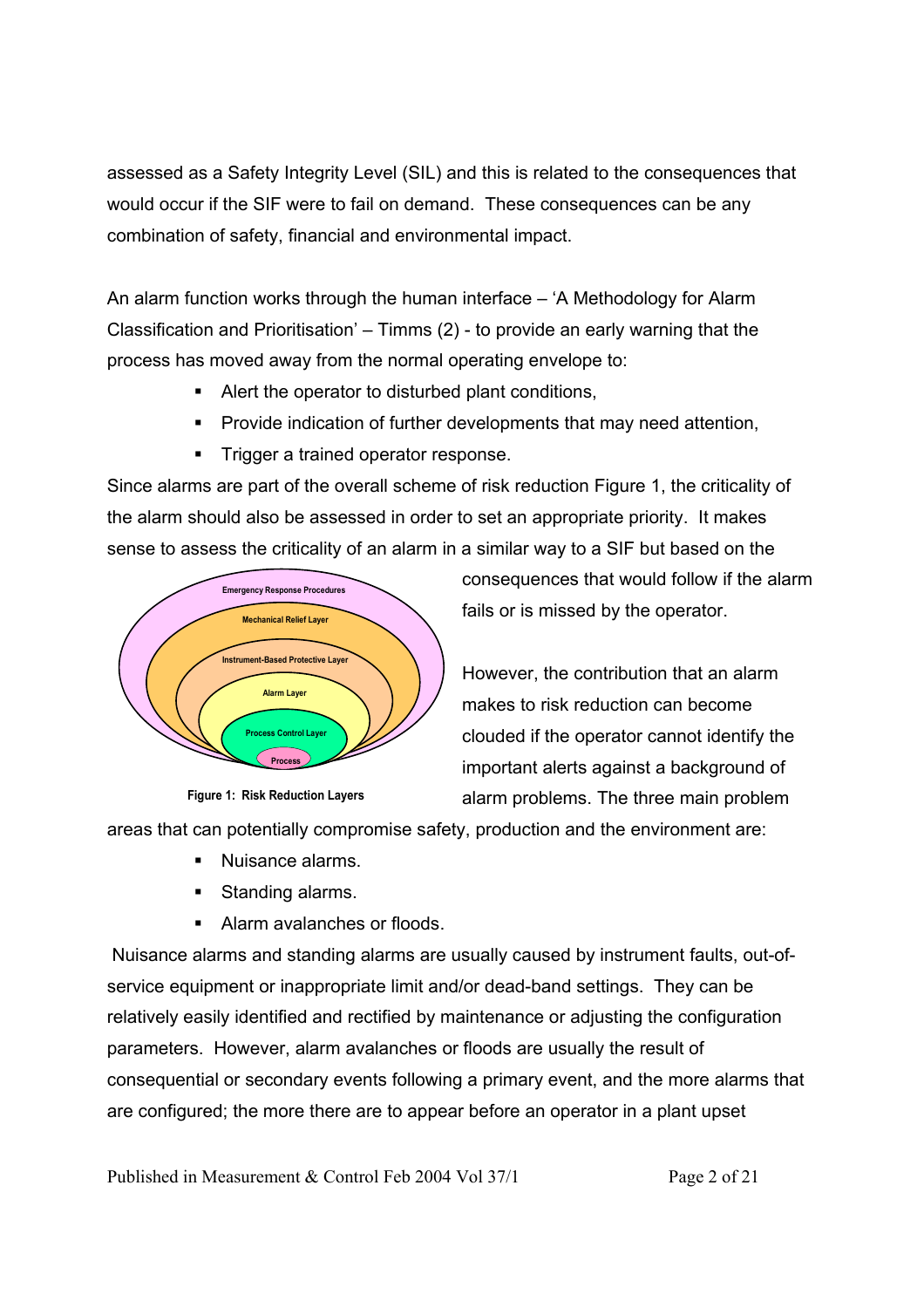condition. The problem for the operator is how to distinguish between the primary initiating event and the secondary consequence events.

Therefore need to rationalise the alarm system in order to alert the operator to alarms in order of importance, so as to give him/her the best chance to take corrective action. Inability to take corrective action can have significant safety, economic and environmental consequences. We must also eradicate those alarms that serve no purpose as this will significantly reduce the alarm overload. This can be achieved by a well defined methodology, and the effort can be significantly reduced by engaging specialist software tools as discussed later.

## **THE HSE POSITION**

The HSE often use the Texaco Refinery explosion in 1994 as the prime example of how the poor application alarms and human factors can result in serious incidents. This paper is not going to regenerate the HSE findings, but their position on alarm handling has been made very clear. They have produced an HSE information sheet 'Better alarm handling' (3) to provide some basic guidance, and the Hazardous Installations Directorate (HID) have outlined their strategy with respect to inspection and enforcement, and their expectations with respect to users and designers, in a recent article 'Better alarm handling – a practical application of human factors' (4) published in the Measurement and Control magazine (March 2002).

In both publications the HSE guidance provides a simple 3-stage approach:

- Find out if you have a problem
- Decide what to do and take action
- Manage and check what has been done

The HSE also reference the EEMUA guide (5) as 'the nearest thing to a standard currently available'.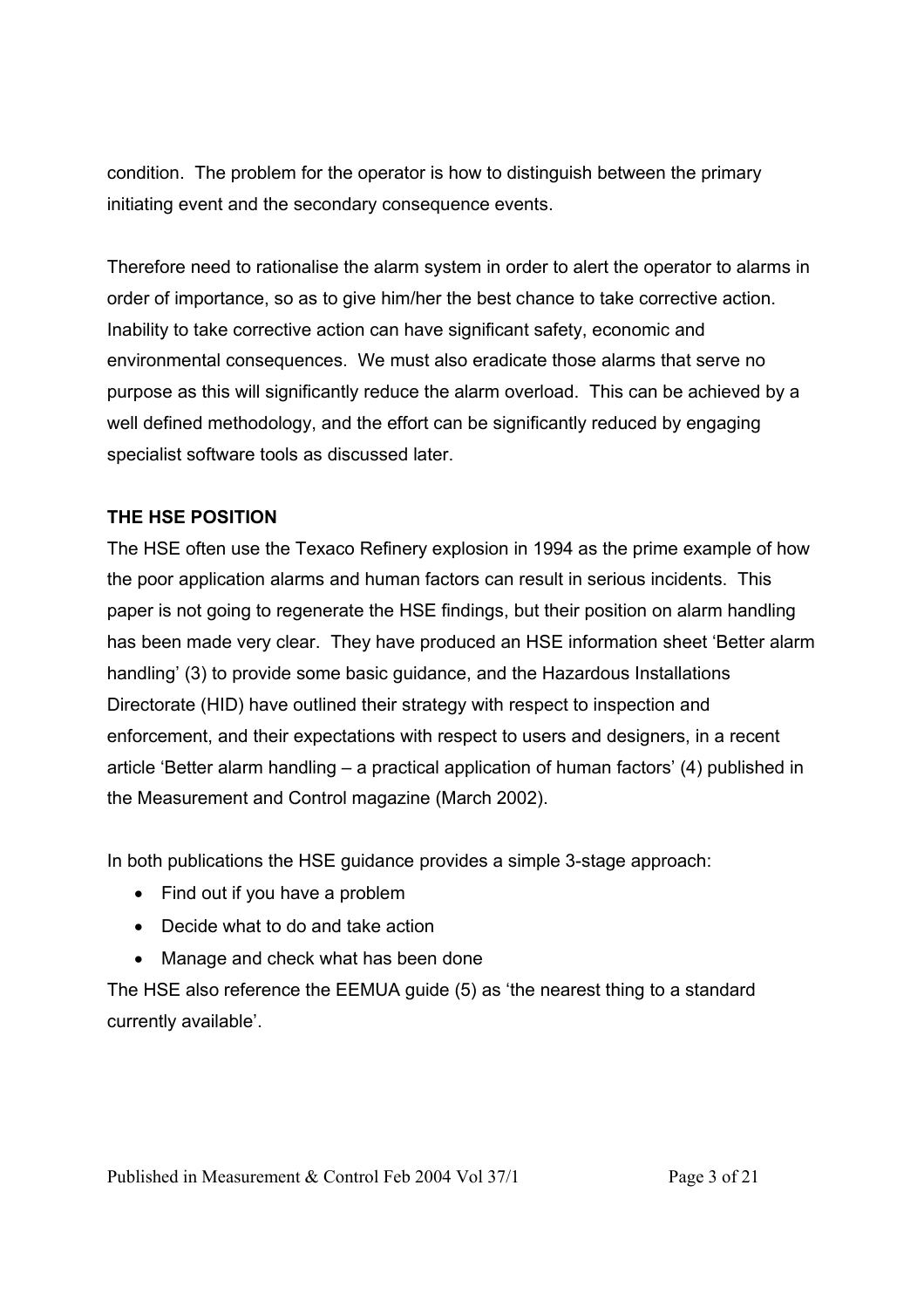### **UNDERTAKING AN ALARM REVIEW**

The initial reaction when faced with alarm problems can often be to look for ways of using technology to suppress unwanted alarms. PCS vendors are eager to demonstrate how sophisticated their technology can be and commit their customers to using these techniques. There may be possible scenarios where suppression of alarms is simple (e.g. main and standby equipment with auto changeover) but as a rule, the more complex the plant then the more complex the suppression scenarios, leading to very time consuming and complicated solutions. It is also all too easy to loose the focus in the complexity, resulting in an outcome that could be flawed and hence compromising alarm integrity.

An alarm flood reduction will almost certainly require a rationalisation process to challenge each alarm and reduce the number of configured alarms. In essence, an alarm review following the methodology outlined below in conjunction with software tools to aid the process will achieve the most significant benefits. Channelling efforts into this type of activity should be the first priority.

# **Software Tools will help**

The quantity of data to be manipulated, sorted and rationalised will often be considerable, and can amount to thousands of alarms on a modest size process facility. It makes little sense to undertake an alarm review as a paper exercise since dealing with large numbers of alarms will simply overwhelm those involved in the process, and the final paper report will be hard to manage as it will only represent a snapshot in time It can be tempting to use spreadsheets to manipulate the data, but they are not the most appropriate solution since they do not have the integrity or sorting power afforded by database based approaches.

In this context, it is sensible to invest in the aid of a good software application tool as the first step to managing and maintaining your alarm configuration, and the integrity of a 'master' alarm database. Experience shows that the best tools are database based with a good user interface will facilitate the manipulation and sorting of the large quantities of

Published in Measurement & Control Feb 2004 Vol 37/1 Page 4 of 21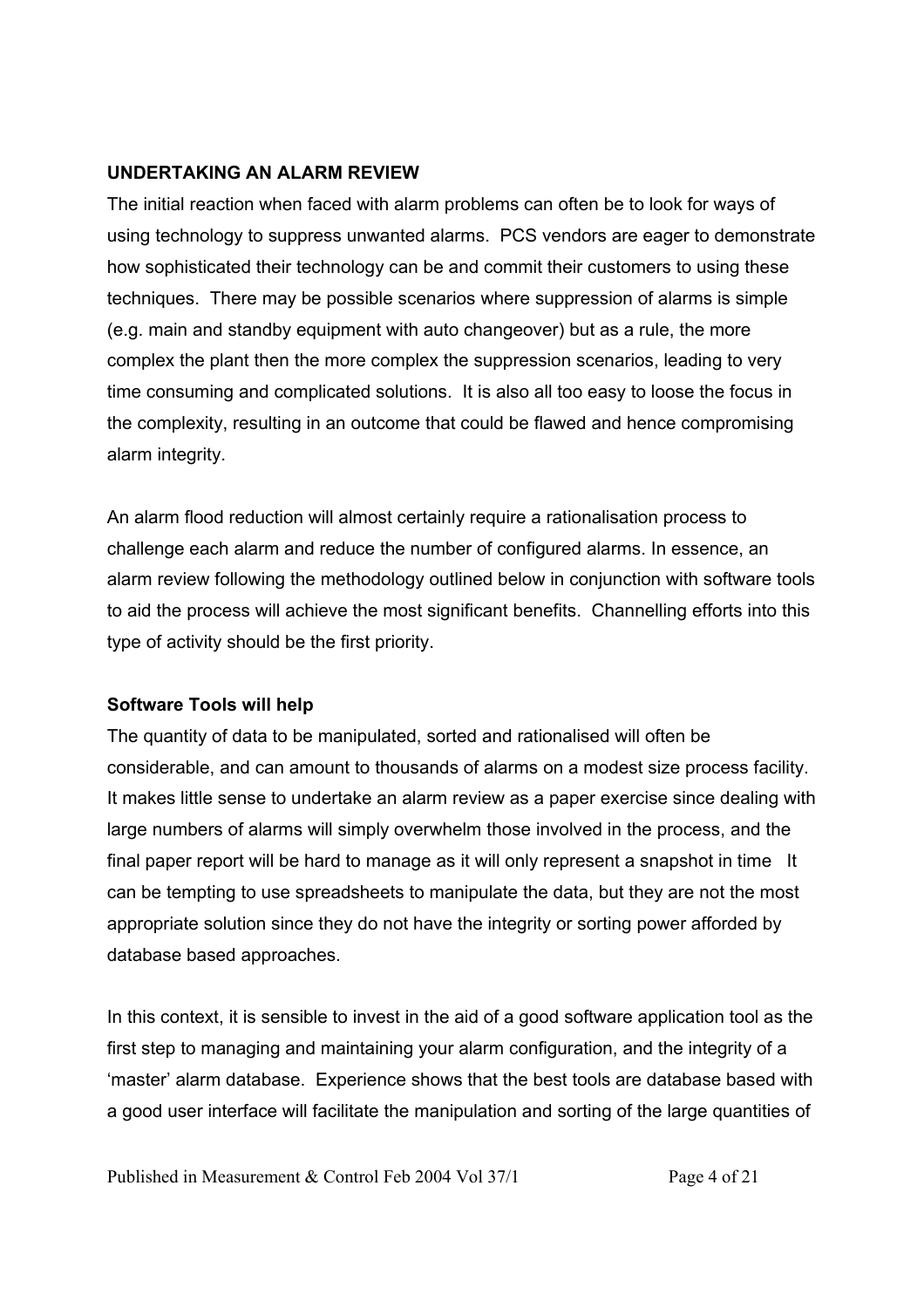data involved in an alarm review and save considerable time and effort in the execution of the process. Figure 2 shows an example of a typical alarm data form which could be manually populated, but the advantage of a database structure, is that it can be pre populated from bulk data exchange vehicles such as simple spreadsheets. Each alarm

| Alarm PA 001                                                                                                              |                                                                                                     | Select another             | Selection                    | Clone an alarm  | Add a new            | Main menu |
|---------------------------------------------------------------------------------------------------------------------------|-----------------------------------------------------------------------------------------------------|----------------------------|------------------------------|-----------------|----------------------|-----------|
| Priority<br><b>Medium</b>                                                                                                 |                                                                                                     | alarm                      | criteria                     | from this alarm | alarm                |           |
| (New record)                                                                                                              |                                                                                                     |                            | Clone                        | Recent alarms   | Cancel               | Print     |
| Double click on text boxes to expand if required, mandatory fields which have not yet been entered are highlighted yellow |                                                                                                     |                            |                              |                 |                      |           |
|                                                                                                                           | Alarm data   Classification data   Classify (Summating Consequences)   Classify (Consequence Graph) |                            |                              |                 |                      |           |
| <b>Alarm</b>                                                                                                              |                                                                                                     |                            |                              |                 |                      |           |
| Tag                                                                                                                       | PA 001                                                                                              |                            |                              |                 |                      |           |
| <b>Description</b>                                                                                                        | High pressure alarm in vessel V1001.                                                                |                            |                              |                 |                      |           |
|                                                                                                                           |                                                                                                     |                            |                              |                 |                      |           |
|                                                                                                                           |                                                                                                     |                            |                              |                 |                      |           |
| <b>Alarm details</b>                                                                                                      |                                                                                                     | <b>Annunciation</b>        |                              |                 |                      |           |
| <b>Alarm type</b>                                                                                                         | High                                                                                                |                            | <b>Annunciation device</b>   | <b>CCR PCS</b>  | $\blacktriangledown$ |           |
| <b>Measurement</b><br>Alarm group                                                                                         | Pressure<br>$\blacktriangledown$<br>Separation                                                      |                            | <b>Main annunciator</b>      | $Yes -$         |                      |           |
| <b>Alarm setting / Units</b>                                                                                              | 100.00<br>Barg<br>$\blacktriangledown$                                                              |                            |                              |                 |                      |           |
| <b>Deadband</b>                                                                                                           | % of span<br>1<br>٠                                                                                 |                            | <b>Associated alarm tags</b> |                 |                      |           |
| <b>Filter</b>                                                                                                             | $\overline{0.2}$<br>Seconds<br>$\overline{\phantom{a}}$                                             | tag, click on the required | To view or edit a related    |                 |                      |           |
| <b>Trip tag</b><br><b>Trip tag setting / Units</b>                                                                        | PZA 1001<br>110<br>Barg                                                                             |                            | tag name                     |                 |                      |           |
| <b>Trip system</b>                                                                                                        | <b>ESD</b>                                                                                          |                            |                              |                 |                      |           |
| <b>Equipment code</b>                                                                                                     | S-1001 Separation                                                                                   |                            |                              |                 |                      |           |
| <b>Plant unit</b><br>Drawing(s)                                                                                           | Unit 1<br>A-12345-R1                                                                                |                            |                              |                 |                      |           |
|                                                                                                                           |                                                                                                     |                            |                              |                 |                      |           |
|                                                                                                                           |                                                                                                     |                            |                              |                 |                      |           |
|                                                                                                                           |                                                                                                     |                            |                              |                 |                      |           |
|                                                                                                                           |                                                                                                     |                            |                              |                 |                      |           |

will then have an entry in the master database with the typical of parameters shown in Figure 2. These parameters are the 'keys' for the sorting and grouping of alarms to aid the all important prioritisation and rationalisation process that then follows.

 **Figure 2: Typical alarm data form**

Some tools can be PCS system specific, but the best choice will be an open system tool with the capability of importing an alarm configuration from any PCS, via a suitable data exchange or conversion.

An appropriate tool should then be capable of performing the following:

- Importing the PCS alarm configuration
- Sorting on various alarm parameters such as type, group, measurement
- Selection by parameter or type
- Cloning new alarms from existing alarm template
- Cloning a selection from an existing template
- Performing alarm prioritisation
- Producing alarm metrics
- Maintaining the master database configuration

Published in Measurement & Control Feb 2004 Vol 37/1 Page 5 of 21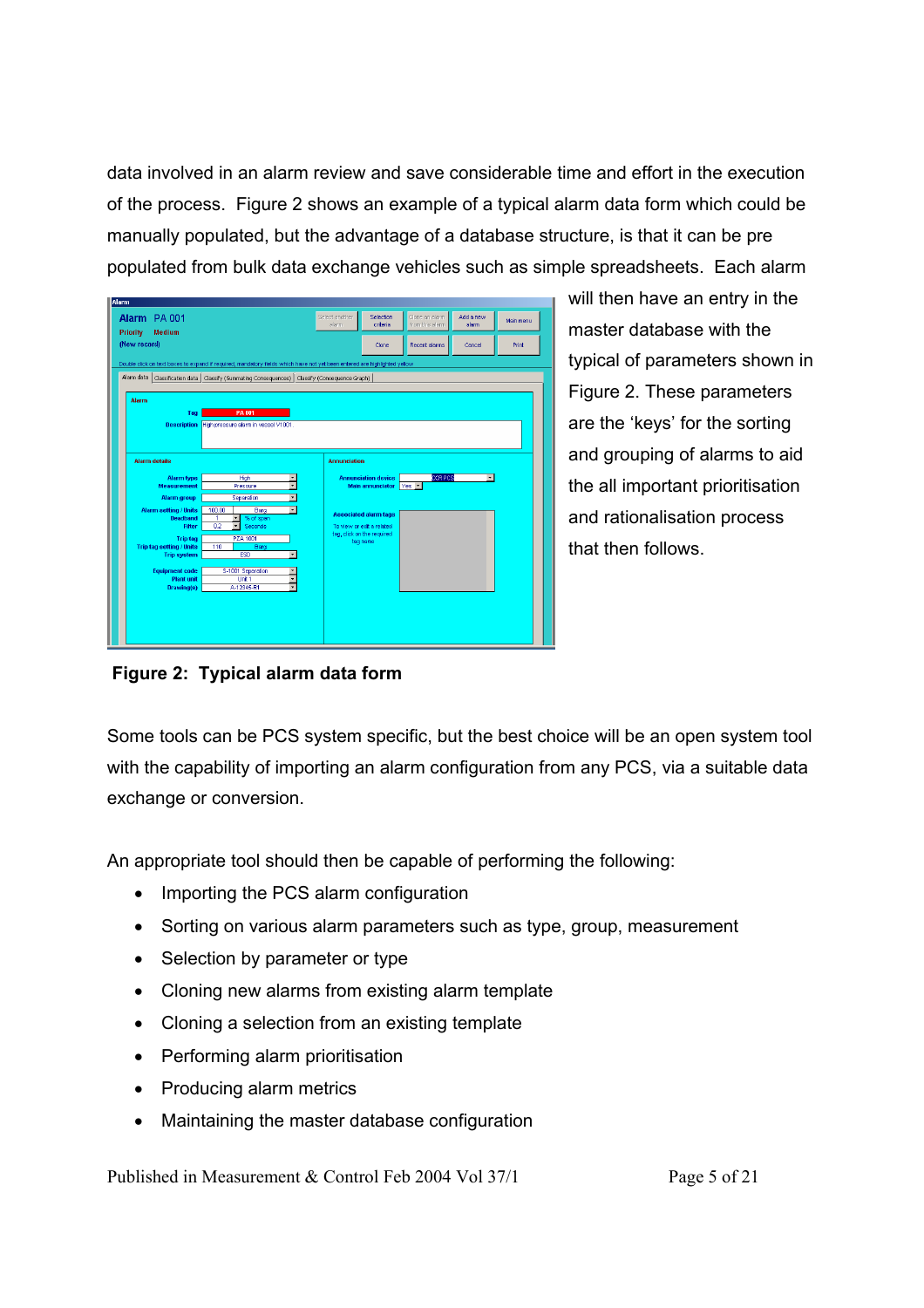- Exporting alarm configuration to the PCS.
- Producing reports and statistics

# **METHODOLOGY**

The methodology for undertaking an alarm review detailed in this paper embraces the EEMUA (5) and HSE (3) guidance, but it has been enhanced to offer a very practical and pragmatic step-by-step approach to achieving a high degree of success on established brown field facilities or proposed green field developments.

It will also describe how software based tools can significantly improve the process.

# **The team**

It is essential to set up an optimal alarm review team to provide productivity and quality of output. A small team is recommended for alarm reviews:

- a process engineer, preferably with operational experience, to interpret process design information and to ensure that the design intent is not compromised;
- a control room operator, preferably from the facility under review, to provide information on operator requirements and likely plant dynamics and to ensure that the alarms provided meet the needs of operational personnel;
- an automation and control engineer, preferably with experience of the relevant type of PCS, to advise on aspects of implementation and to ensure that the proposed alarm changes are correctly described for implementation personnel.

For large review studies, it may be desirable to assign a team leader or facilitator to ensure that the correct balance is struck between effort and results. Such a person must have a good understanding of the alarm review objectives and methodology, and should preferably have previous experience of alarm reviews.

# **Planning**

It is anticipated that there will be seven main review phases:

Published in Measurement & Control Feb 2004 Vol 37/1 Page 6 of 21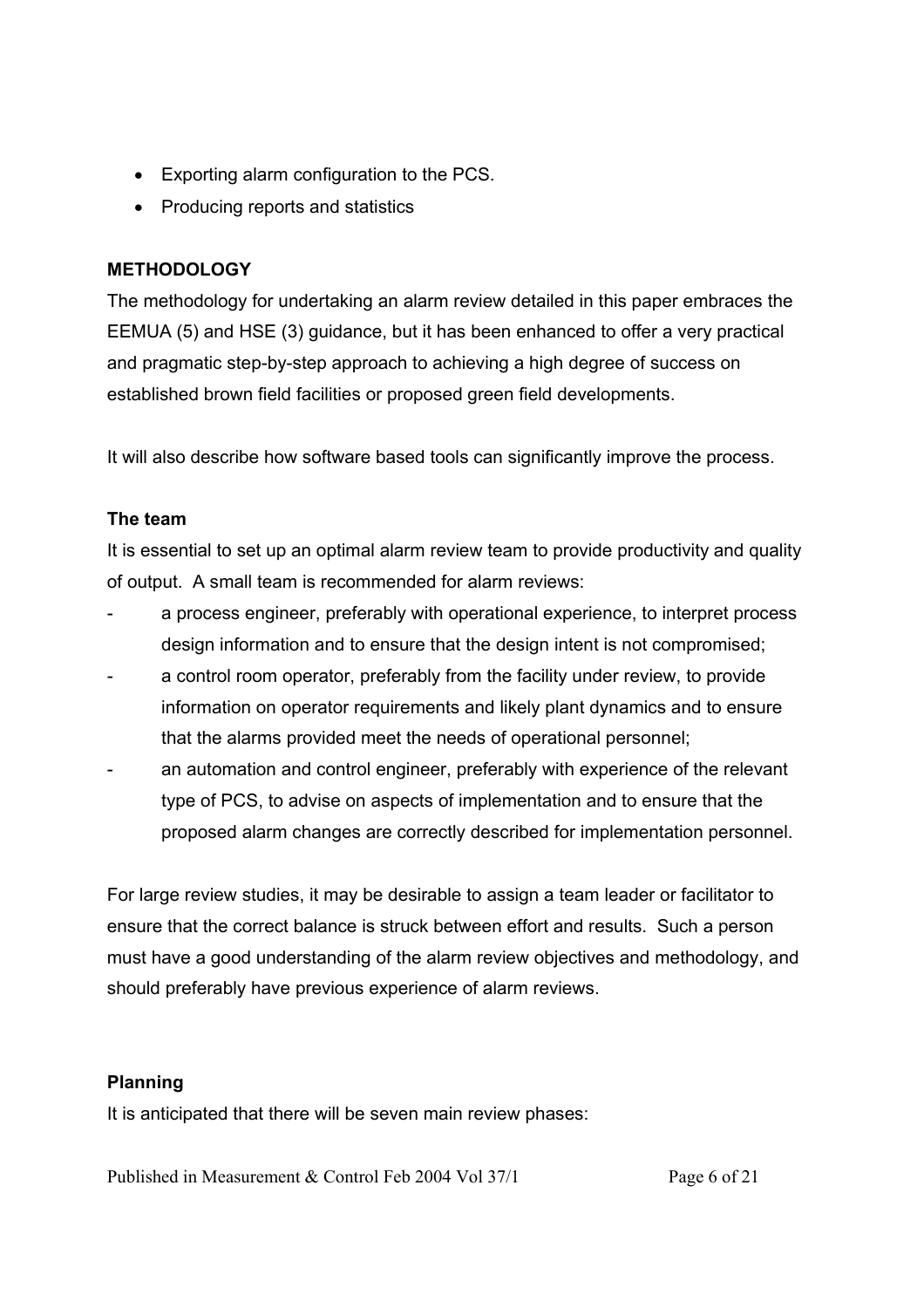- 1. Management Plan
- 2. Preparation of documentation and data sourcing
- 3. A review of alarm system performance
- 4. Categorising and grouping of alarms
- 5. Prioritisation and rationalisation
- 6. Assessing results and findings
- 7. Other considerations e.g. alarm suppression
- 8. Implementation of the changes

A planning schedule should be set up for each phase.

# **Management Plan**

There has to be management buy in before an alarm review can proceed as significant time and and resource have to be committed. Remember that alarms that are missed or not acted on by the operator can lead to trips so develop a rationale for the alarm review which defines the problem with an analysis of the following:

- Detail s of the number and frequency of trips
- Estimates of the cost of loss production
- Details of unsafe consequences (e.g. near misses, in juries)
- Details of any environmental impact (e.g. increased flaring)

Provide estimates of the cost and duration of the review and predicted payback from improved performance.

# **Preparation of documents and data sourcing**

The following documents must be available at the start of the review:

- alarm schedule in suitable electronic format;
- P&I diagrams;
- shutdown Cause and Effect drawings;
- details of fire & gas system;
- details of any controlled sequences;

Published in Measurement & Control Feb 2004 Vol 37/1 Page 7 of 21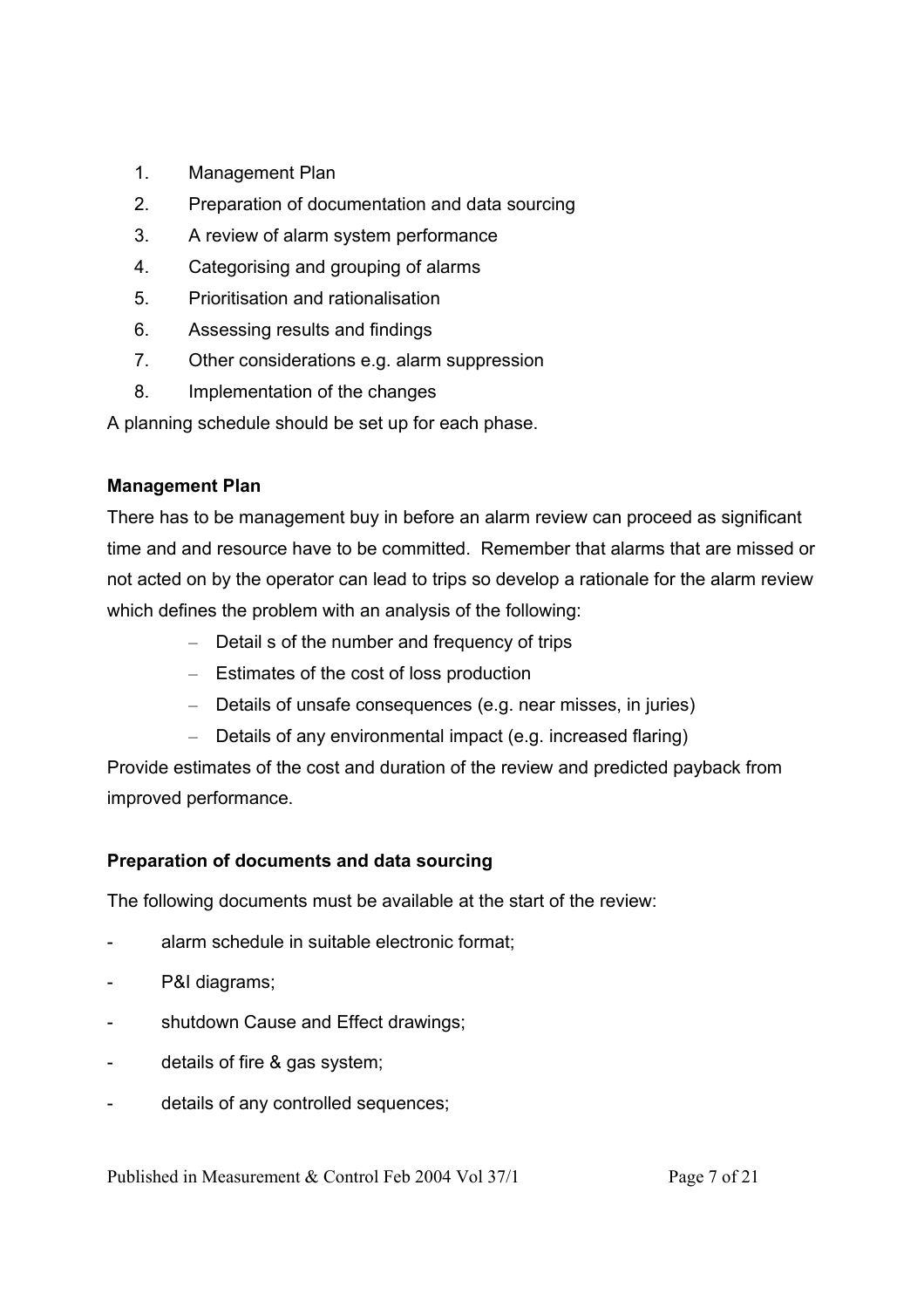- configuration details for any complex points, such as digital composites;
- a list of standing alarms during typical steady operation;
- alarm journal print-outs following typical upsets.

The following documents would also be useful:

- a definition of the PCS network configuration;
- a definition of any application programs handling data within the PCS.

To minimise delays, all preparatory work should be done prior to the team convening so that no valuable time is lost during the review process.

## **A review of alarm system performance**

Using alarm journal printouts or output from other dedicated logging facilities, review the existing alarm system performance in order to identify alarm frequency, nuisance alarm sources and standing alarms. Whatever type logging facility is used it must be fast enough to provide true sequence of events recording (SER). Logging facilities on PCS systems can fail to have sufficient speed and buffer capacity to capture the real time snapshot of events resulting in SER overload and indeterminate time stamping.

Each nuisance alarm should be subjected to a detailed review to determine if it caused by a fault or inadequacy in a measurement instrument or the actual alarm configuration. If it is the latter then the alarm trigger point and dead-band should be checked to see whether adjustment of these parameters would eliminate the problem.

If possible, obtain logs of alarm performance under a variety of process upset conditions as this will provide an indication of the number of alarms generated and the frequency at which they are generated. Compare these figures with Appendix 11 of the EEMUA guidelines (5) which sets out guidance on performance metrics.

The majority of standing alarms materialise from spared equipment which is not running spared or that operate intermittently. List any associated alarms that will be active when

Published in Measurement & Control Feb 2004 Vol 37/1 Page 8 of 21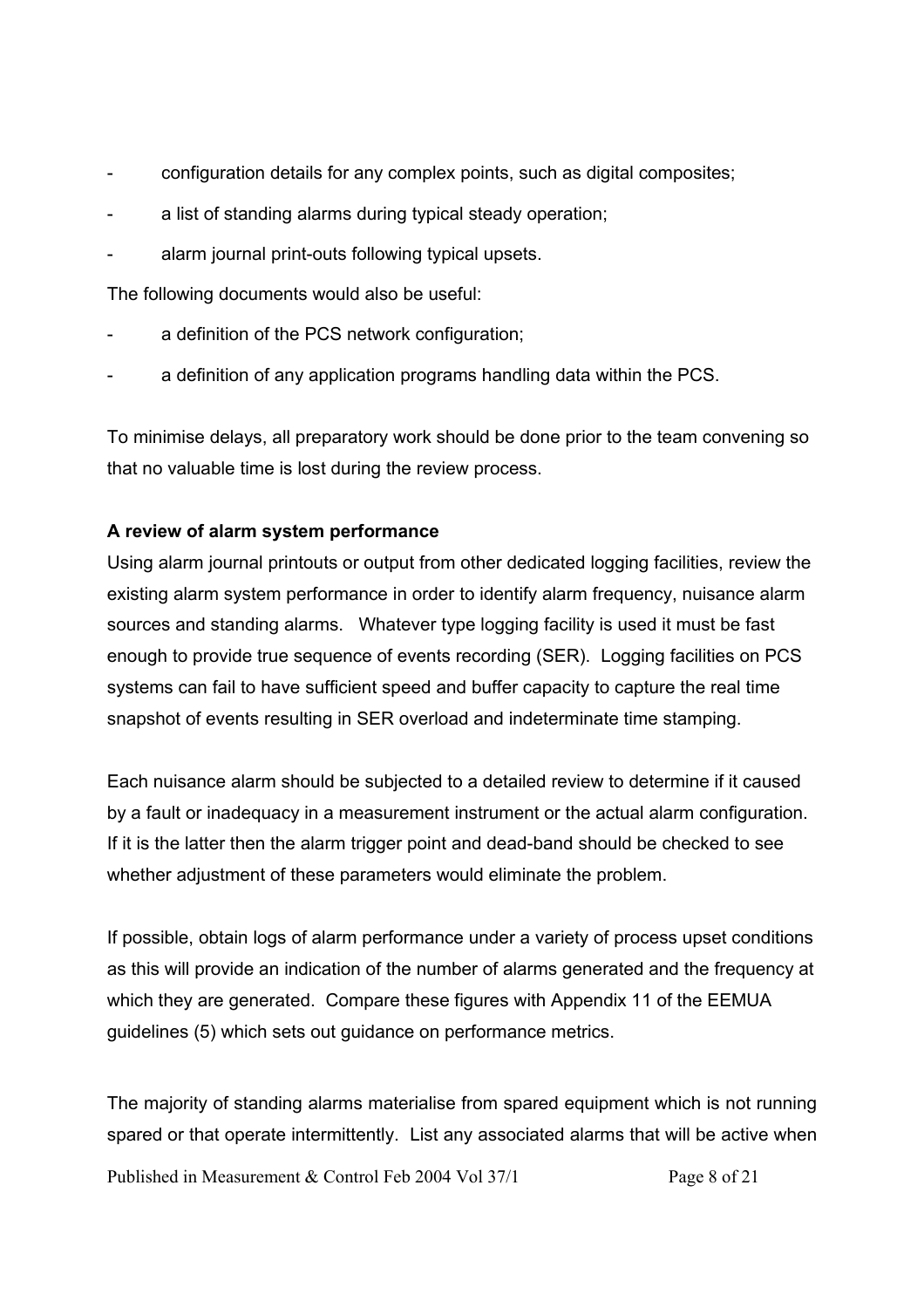the equipment is shut down, or put on stand-by, as a source of generating standing alarms when the plant is operating normally. These will be prioritised as outlined in the next section.

## **Categorising and grouping of alarms**

The alarm schedule must be broken down into categories to match the major functional groups of alarms that will be considered during the review, as this will reduce the time

|                                               |            | <b>SIL Alarm</b> Read/write                                                                                                           |        |                      |                |                           |                                       |                          |
|-----------------------------------------------|------------|---------------------------------------------------------------------------------------------------------------------------------------|--------|----------------------|----------------|---------------------------|---------------------------------------|--------------------------|
|                                               |            |                                                                                                                                       |        |                      |                |                           |                                       |                          |
| <b>Database</b>                               |            | <b>C:\Documents and Settings\Administrator\My</b><br>Documents\Alarms\SILAlarm\DEMONSTRATION.MDB                                      |        |                      |                |                           |                                       | Open another             |
| <b>Created</b>                                | 14/07/2001 |                                                                                                                                       | By AIM |                      |                |                           |                                       | database                 |
| <b>Description</b>                            |            | Demonstration data                                                                                                                    |        |                      |                |                           |                                       |                          |
|                                               |            |                                                                                                                                       |        |                      |                |                           |                                       | Create a new<br>database |
| <b>Opened</b><br>Last closed 01/05/2002 21:15 |            | 07/05/2002 23:19                                                                                                                      |        |                      |                |                           |                                       |                          |
| Last user                                     |            | Demonstration                                                                                                                         |        |                      |                |                           |                                       |                          |
| <b>Logged</b> in                              |            | 07/05/2002 23:19                                                                                                                      |        |                      |                |                           |                                       |                          |
| Log On                                        | User?      | System designer                                                                                                                       |        |                      |                |                           |                                       |                          |
|                                               |            |                                                                                                                                       |        |                      |                |                           |                                       |                          |
|                                               |            | Please log on if you require write access                                                                                             |        | $\mathbf{v}$         | Password?      | <b>Password validated</b> |                                       | Log-off the              |
|                                               |            | Current user is the database administrator                                                                                            |        |                      |                |                           |                                       | current user             |
|                                               |            |                                                                                                                                       |        |                      |                |                           |                                       |                          |
|                                               |            | <b>Classification Method EEMUA Method 1</b>                                                                                           |        | $\blacktriangledown$ |                |                           |                                       |                          |
|                                               |            | <b>Summating Consequences</b>                                                                                                         |        |                      |                |                           |                                       |                          |
| <b>Alarms</b>                                 |            | (Number of alarms in this database = $16$ )                                                                                           |        |                      |                |                           |                                       |                          |
|                                               |            | Please enter your selection requirement(s) then the "Select" button. Wild cards (*) may be used in the search text. "All" will select |        |                      |                |                           |                                       |                          |
|                                               |            | all alarms for the specified parameter. A 'Specific selection' will override a 'General selection'.                                   |        |                      |                |                           |                                       |                          |
| <b>General selection</b>                      |            | Taq                                                                                                                                   |        | All                  |                |                           |                                       |                          |
|                                               |            | Alarm group                                                                                                                           |        | Gas export           |                |                           | Select<br>۰                           | <b>Reset</b>             |
|                                               |            | Alarm type                                                                                                                            |        |                      | High level gas |                           | $\overline{\phantom{0}}$              |                          |
|                                               |            | Measurement type<br>Annunciation device                                                                                               |        | Αl<br>ΑI             |                |                           | Add a new<br>$\overline{\phantom{a}}$ |                          |
|                                               |            | Primary annunciator                                                                                                                   |        | ΑI                   |                |                           | alarm<br>٠                            | <b>Recent alarms</b>     |
|                                               |            | Plant unit                                                                                                                            |        | All                  |                |                           | $\overline{\phantom{a}}$              |                          |
|                                               |            | Equipment code<br>Priority                                                                                                            |        | ΑI<br>ΑI             |                |                           | ٠<br>٠                                |                          |

involved in the next phase which will be actual prioritisation and rationalisation process.

This categorisation exercise is where the use of software tools can provide a powerful aid to the facilitation and preparation of a comprehensive the alarm schedule. Providing the selected tool has a comprehensive data structure, as described earlier, it is a simple matter to sort alarms on a wide

### **Figure 3: Example of an alarm categorisation form**

range a of parameters such as tags, alarm groups, alarm types (e.g. High, high high, low, low low, open, closed, not open, not closed), measurement types, annunciation device, alarm priority, plant unit, equipment codes etc. This grouping process dramatically reduces the effort involved in the next stage which is prioritisation.

Each grouping is prioritised as a single entity as detailed in the next section.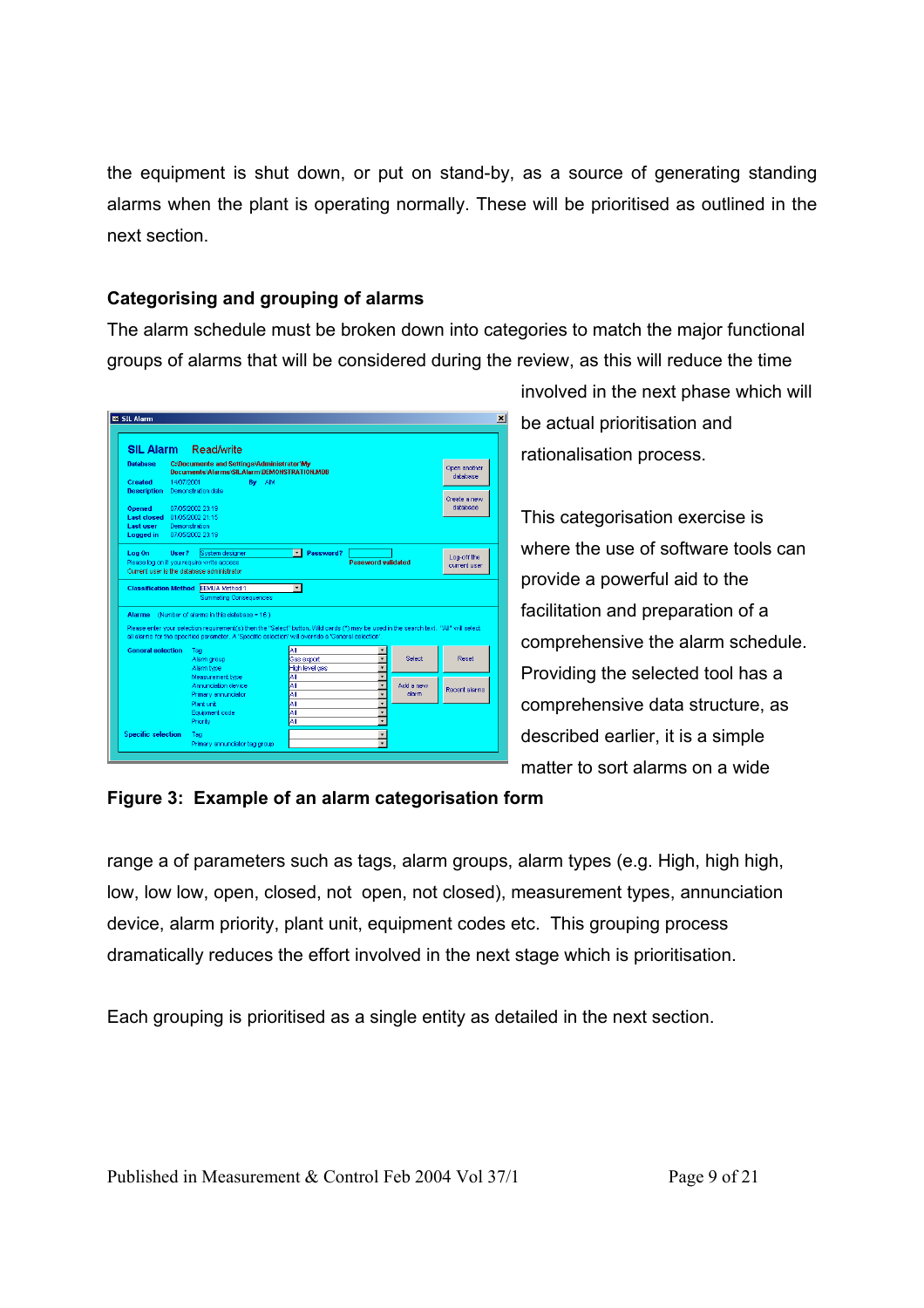It is likely that many of the alarms to be considered during an alarm review process will not be covered, by the functional groups as discussed above. These will be readily revealed from a database and they will have to be reviewed individually.

#### **Determine primary annunciation**

It is also important to determine the primary point of annunciation for each alarm e.g. the PCS, Fire and Gas panel, individual graphic tile etc., as many alarms are often repeated and this is a common source of alarm overload. This type of problem is likely to occur when alarms are brought into the PCS from an external system such as Fire and Gas or Safety Instrumented System logic.

### **The prioritisation and rationalisation process**

The EEMUA guidelines (5) Appendix 5 details two methods for prioritising alarms as 'Taking The Maximum Consequence' and 'Summating Consequences'. Both methods are available in the Asset Integrity Management SILAlarm software package and are explained below.

**1. Taking the maximum consequence:** IEC 61508 SIL determination is a risk-based assessment of the consequences that would arise from a SIF failing to operate correctly, where risk is a combination of probability of occurrence and the degree of harm arising from the consequence. This methodology uses a similar approach for setting alarm priorities but it is focused entirely on consequences because the regularity of the alarm occurrence has no bearing on its priority i.e. an "Emergency" alarm will indicate an emergency condition whether it occurs once a year or once in ten years. The priority of the alarm should be set purely on the severity of the consequences of an unwanted event occurring. Therefore, if operators are presented with highest priority alarms, they will also be addressing those with the worst potential consequences.

The EEMUA (5) 'Taking maximum consequence' method has been enhanced to strengthen its practical application, and provide a consistent and transparent interchange between alarms and automatic SIF protection criticality. It also highlights

Published in Measurement & Control Feb 2004 Vol 37/1 Page 10 of 21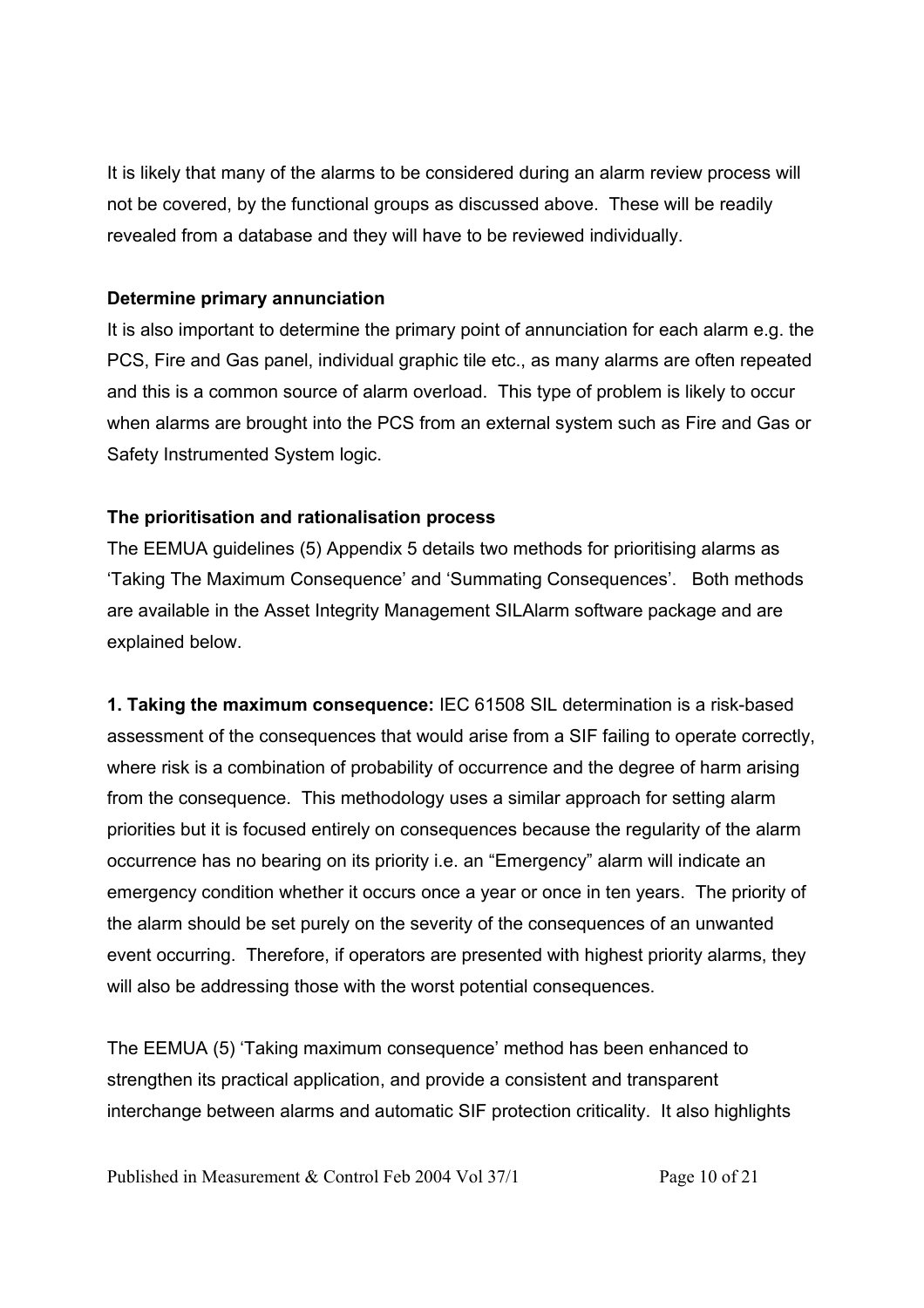those instances where an alarm does not provide sufficient risk reduction, and automatic protection is required.

The prioritisation process assesses the consequences resulting from of an alarm failing, for some technical reason, or is missed by the operator. This assessment considers the following factors:

- the consequences of the resulting event in terms of personnel safety, financial loss and environmental impact;
- in the case of personnel safety, the probability of personnel being present in the danger zone at the time.

As an example, if a plant trip were to occur after an alarm was missed, then this could result in economic consequences from lost production. The priority is then based on the severity of the consequences.



**Figure 4: Consequence graphs** 

Published in Measurement & Control Feb 2004 Vol 37/1 Page 11 of 21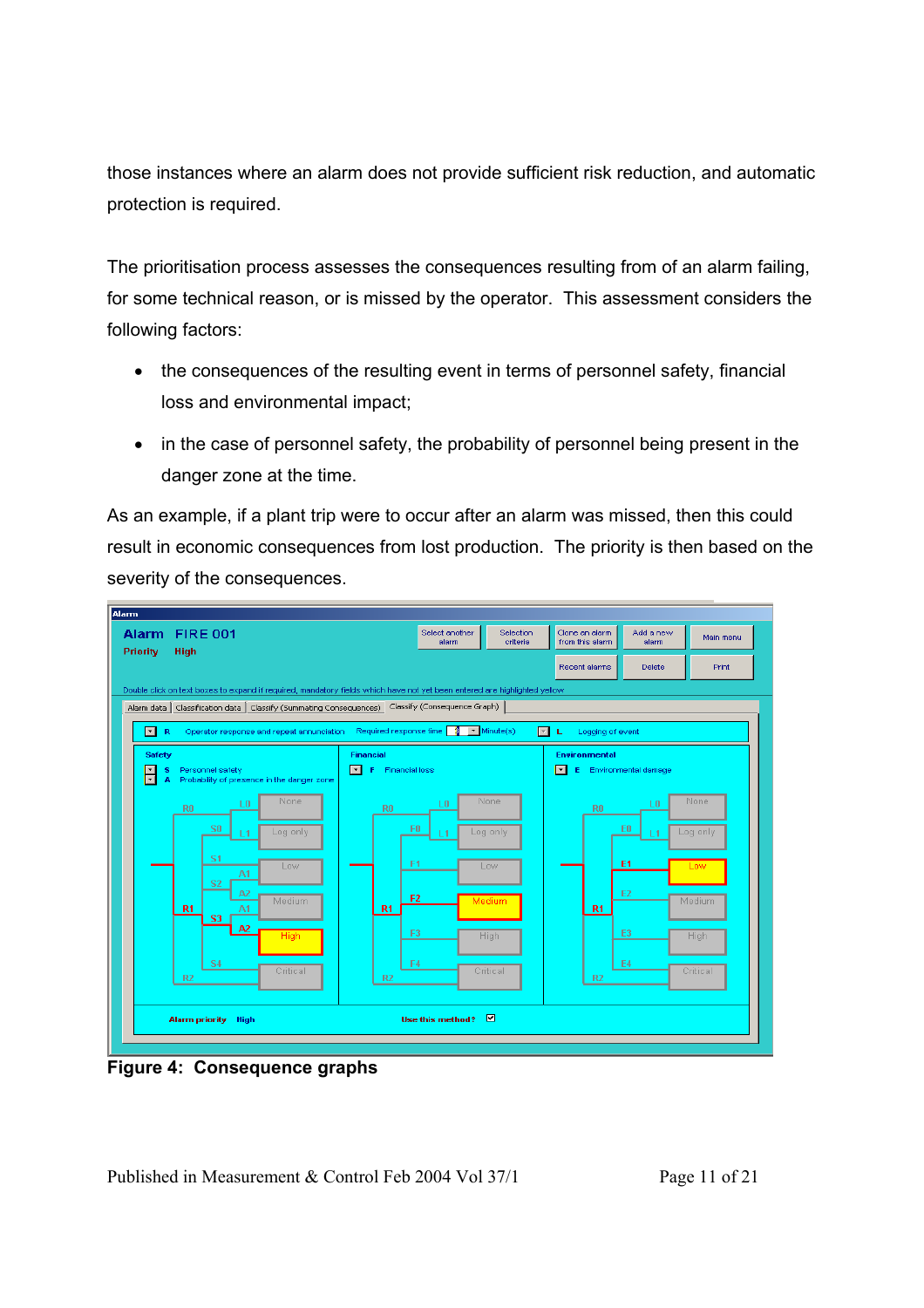Figure 4 shows an example of consequence graphs based on the EEMUA (5) Personnel Safety, Financial Loss and Environmental Damage graphs**.** They have been slightly adapted to help with practical application.

The selections that are made for operator response (R), safety consequences in terms of the degree of severity (S), journal requirements (J) and presence in the danger zone (T) factors that are selected to establish the safety priority are described in Table 1.



**Table 1: Personnel safety consequence factors**

The consequence factors for making the financial Loss priority assessment are described in Table 2.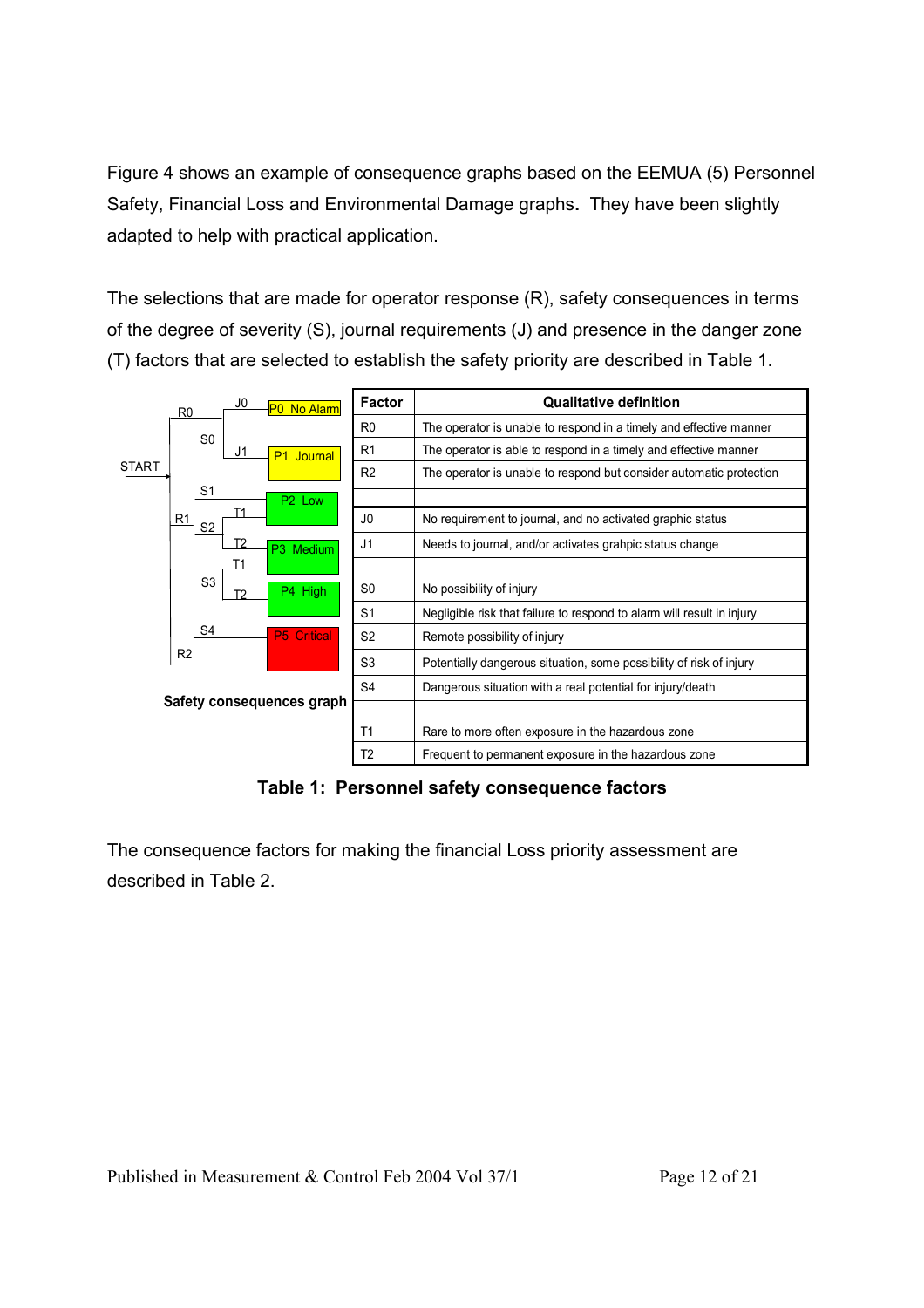

 **Table 2: Financial consequence factors** 

Financial losses are the combination of consequences on production loss and equipment damage that could result if an alarm fails or is missed by an operator. They can be described in qualitative degrees of severity or calibrated in cash terms.

The consequence factors for making the financial Loss priority assessment are described in Table 3.

| R۵ |                | J0 | No alarm<br>PO                                  |
|----|----------------|----|-------------------------------------------------|
|    | E0<br>E1       | J1 | P <sub>1</sub><br>Journal<br>P <sub>2</sub> Low |
| R1 | E <sub>2</sub> |    | Medium<br>P <sub>3</sub>                        |
|    | E3             |    | <b>High</b><br>P <sub>4</sub>                   |
| R2 | E4             |    | <b>P5</b> Critical                              |

| <b>Factor</b>  | <b>Environmental Qualitative Definition</b>                                                          |
|----------------|------------------------------------------------------------------------------------------------------|
| F٥             | No environmental impact                                                                              |
| F <sub>1</sub> | Negligible risk that failure to respond to<br>alarm results in any breach of<br>environmental limits |
| F2             | Remote possibility of breach of<br>environmental limits                                              |
| F3             | Situation with some possibility of breach<br>of environmental limits                                 |
| F4             | Situation with a real potential for serious<br>breach of environmental limits.                       |

# **Table 3: Environmental consequence factors**

Environmental consequences are the degree of damage that could be caused to the environment if an alarm fails or is missed by an operator. They can also be described in

Published in Measurement & Control Feb 2004 Vol 37/1 Page 13 of 21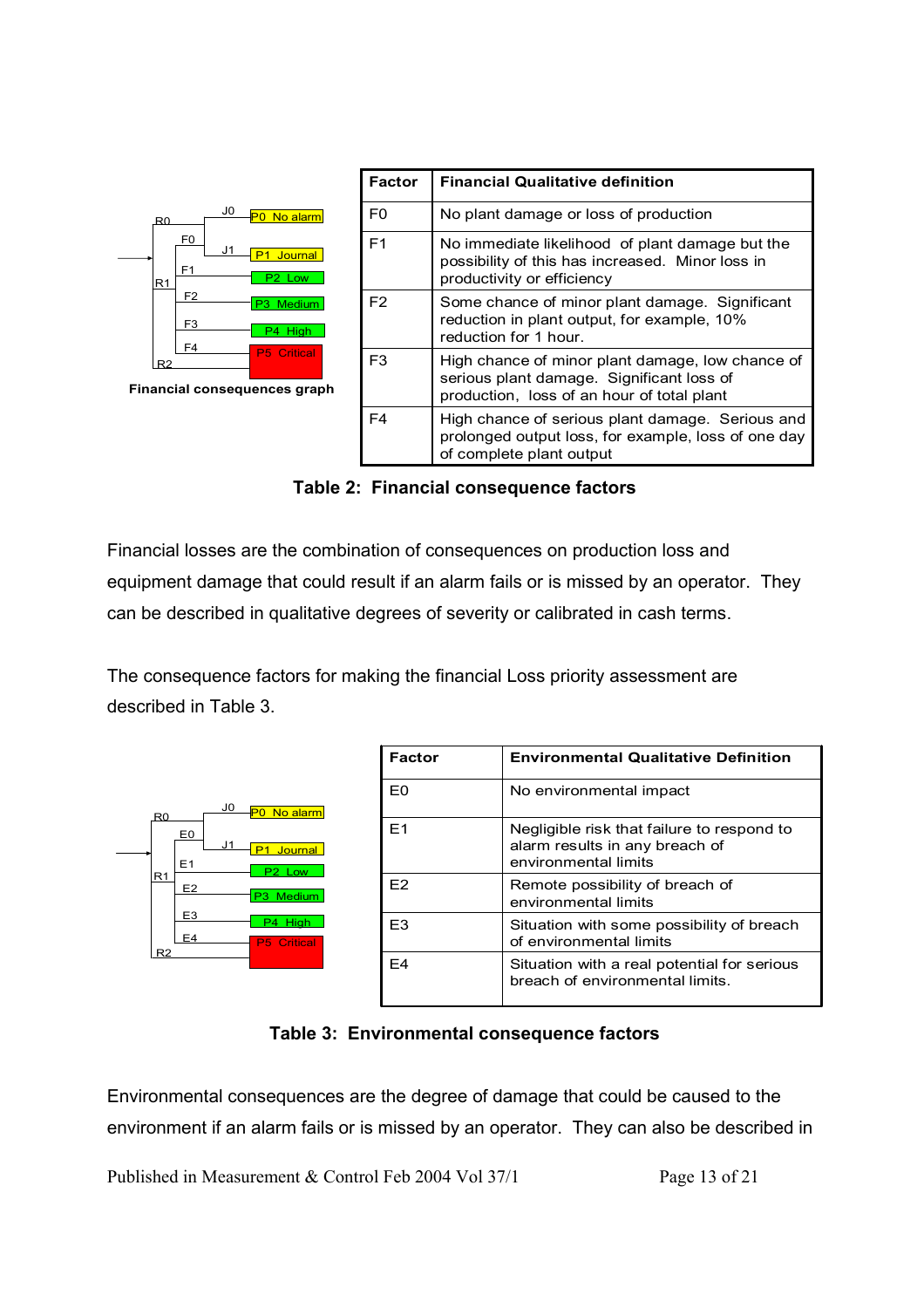qualitative degrees of severity or calibrated in limits set by local environmental regulations.

The final alarm priority selected is the highest priority from the Safety, Financial and **Environmental** 

# **Where priority P = max(** $P_s$ **,**  $P_F$ **,**  $P_E$ **)**

The alarm priority types and their respective configuration attributes are described in Table 4. They indicate a range of alarm requirements from no alarm required 'P0', through to the most stringent priority 'P5'.

The alarm priority annunciation and display attributes that are provided are offered only as guidance for implementation, and individual interpretation is possible providing the design ensures that there is appropriate segregation and presentation at the human machine interface.

| <b>Alarm Priority</b> | <b>Alarm Annunciation and Display Attributes</b>                                                                                                                                                                                                                                                                                                                                                                                |
|-----------------------|---------------------------------------------------------------------------------------------------------------------------------------------------------------------------------------------------------------------------------------------------------------------------------------------------------------------------------------------------------------------------------------------------------------------------------|
| P <sub>0</sub>        | No alarm is required.                                                                                                                                                                                                                                                                                                                                                                                                           |
| P <sub>1</sub>        | No alarm annunciation, but the change of state is recorded in alarm and event journals.                                                                                                                                                                                                                                                                                                                                         |
| P <sub>2</sub>        | A "Low Priority" alarm with an audible tone is generated and the change of state is recorded in alarm and event<br>journals. The alarm is displayed on the Alarm Summary displays if it is within a PCS.                                                                                                                                                                                                                        |
| P <sub>3</sub>        | A "Medium Priority" alarm with an audible tone is generated (a different tone to P2 "Low Priority" alarms) and the<br>change of state is recorded in alarm and event journals. The alarm is displayed on the Alarm Summary displays,<br>if it is within a PCS, and the Alarm Annunciator display if configured.                                                                                                                 |
| P <sub>4</sub>        | A "High Priority" alarm with an audible tone is generated (a different tone to P2 and P3 priority alarms) and the<br>change of state is recorded in alarm and event journals. The alarm is displayed on the Alarm Summary displays,<br>if it is within a PCS, and the Alarm Annunciator display if configured.                                                                                                                  |
| P <sub>5</sub>        | A "Critical" alarm with an audible tone is generated (a different tone to that used for P2, P3 and P4 alarms) and<br>the change of state is recorded in alarm and event journals. Alarms of P5 priority should not be configured<br>within a PCS environment as the equivalent SIL 1 or greater. The alarm facility used should have the<br>appropriate PFD. Full consideration should be made to provide automatic protection. |

# **Table 4: Alarm priorities and attributes**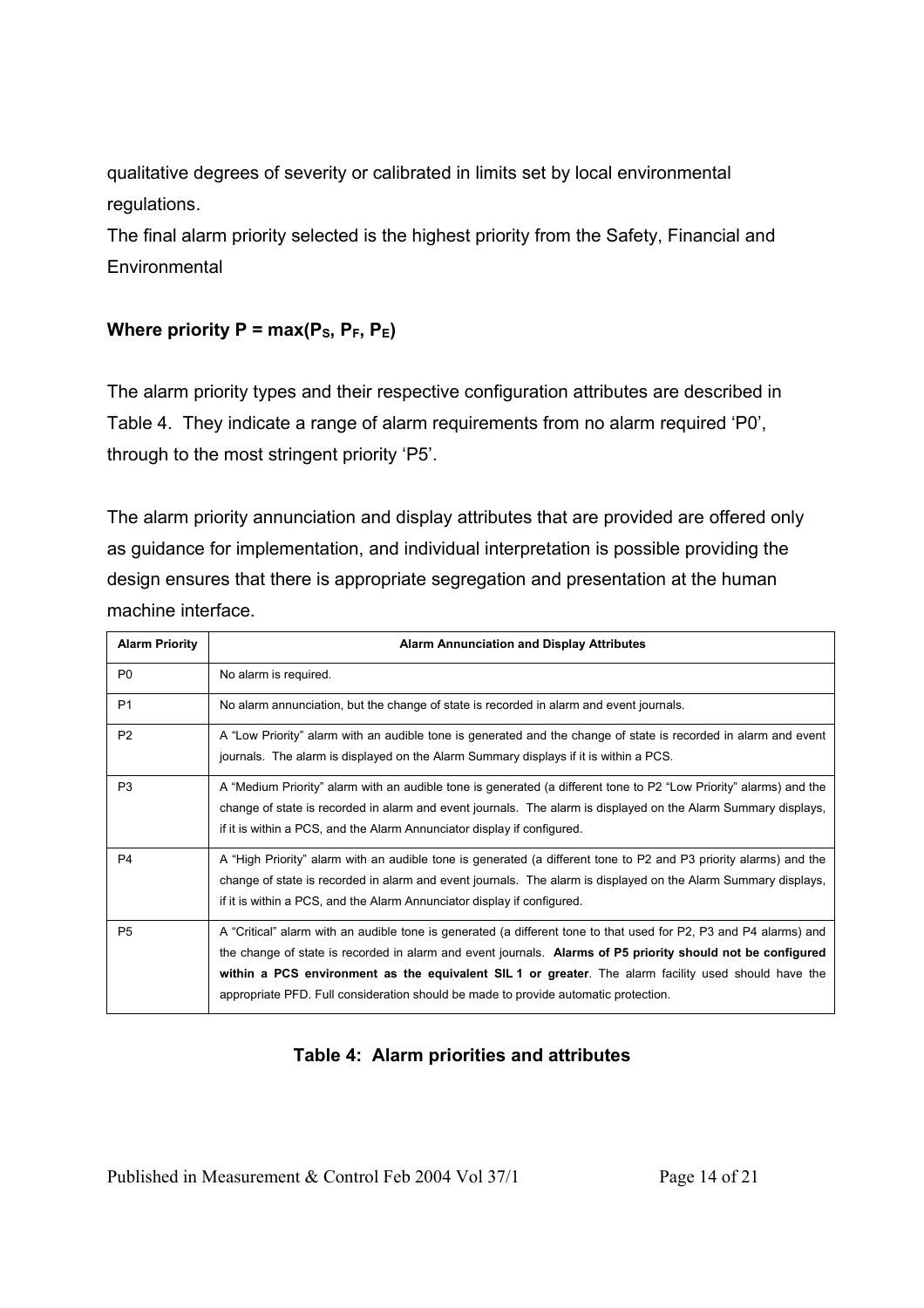**2. Summating Consequences:** This EEMUA (5) method is a more complex approach that requires far more detailed consideration. The consequences of an alarm failure, with respect to safety (CS), environmental (CE) and financial (CF) consequences, all have to be converted into common units. In order to achieve this common unit of conversion the safety and environmental consequences have to be expressed mathematically terms of risk.

Figure 5 shows how the required conversions and algorithms can be implemented in software to simplify the prioritisation process.

| Alarm                            |                                                                                                                  |                                                                                                                           |                                           |                                         |                    |                      |    |           |
|----------------------------------|------------------------------------------------------------------------------------------------------------------|---------------------------------------------------------------------------------------------------------------------------|-------------------------------------------|-----------------------------------------|--------------------|----------------------|----|-----------|
| Alarm PCA 001<br><b>Priority</b> | High                                                                                                             |                                                                                                                           | Choose<br>another alarm<br>from selection | Clone a new<br>alarm from this<br>alarm | Add a new<br>alarm | Delete this<br>alarm | ł⊟ | Main menu |
|                                  |                                                                                                                  | Double click on text boxes to expand if required, mandatory fields which have not yet been entered are highlighted yellow |                                           |                                         |                    |                      |    |           |
|                                  | Alarm data   Classification data   Classify (Summating Consequences)   Classify (Consequence Graph)              |                                                                                                                           |                                           |                                         |                    |                      |    |           |
|                                  |                                                                                                                  |                                                                                                                           |                                           |                                         |                    |                      |    |           |
|                                  | Time available for operator response                                                                             | $\overline{\phantom{a}}$                                                                                                  | Less than three minutes                   |                                         |                    |                      |    |           |
|                                  | Personnel safety (Risk of injury)                                                                                | $\blacksquare$<br>0 >                                                                                                     | 4.50E-04 $\approx$ 9e-4                   |                                         |                    |                      |    |           |
|                                  | Negligible risk that failure to respond to the alarm will result in a situation likely to cause injury           |                                                                                                                           |                                           |                                         |                    |                      |    |           |
|                                  |                                                                                                                  |                                                                                                                           |                                           |                                         |                    |                      |    |           |
| <b>Financial loss</b>            |                                                                                                                  | ы<br>£900 >                                                                                                               | £3500                                     | $\leq$ £6000                            |                    |                      |    |           |
|                                  | Some chance of minor plant damage. Significant reduction in plant output, for example, 10% reduction for 1 hour. |                                                                                                                           |                                           |                                         |                    |                      |    |           |
|                                  |                                                                                                                  |                                                                                                                           |                                           |                                         |                    |                      |    |           |
|                                  | <b>Environmental damage</b>                                                                                      | $\blacksquare$<br>0 >                                                                                                     | $4.50E-04$ $\leq 9e-4$                    |                                         |                    |                      |    |           |
|                                  | Negligible risk that failure to respond to the alarm will result in any breach of environmental limits.          |                                                                                                                           |                                           |                                         |                    |                      |    |           |
|                                  |                                                                                                                  |                                                                                                                           |                                           |                                         |                    |                      |    |           |
| Alarm priority                   | <b>High</b>                                                                                                      |                                                                                                                           | <b>Ilse this method?</b>                  | n                                       |                    |                      |    |           |
|                                  |                                                                                                                  |                                                                                                                           |                                           |                                         |                    |                      |    |           |

# **Figure 5: Summating the consequences method**

An example of the conversion factors could be as follows:

CS = 10E6 x (safety consequences in terms of risk of injury)

CE = 10E6 x (environmental consequence in terms of risk of injury)

CF = 1 x (financial consequences in pounds)

These are then summed:

 $C1 = CS + CE + CF$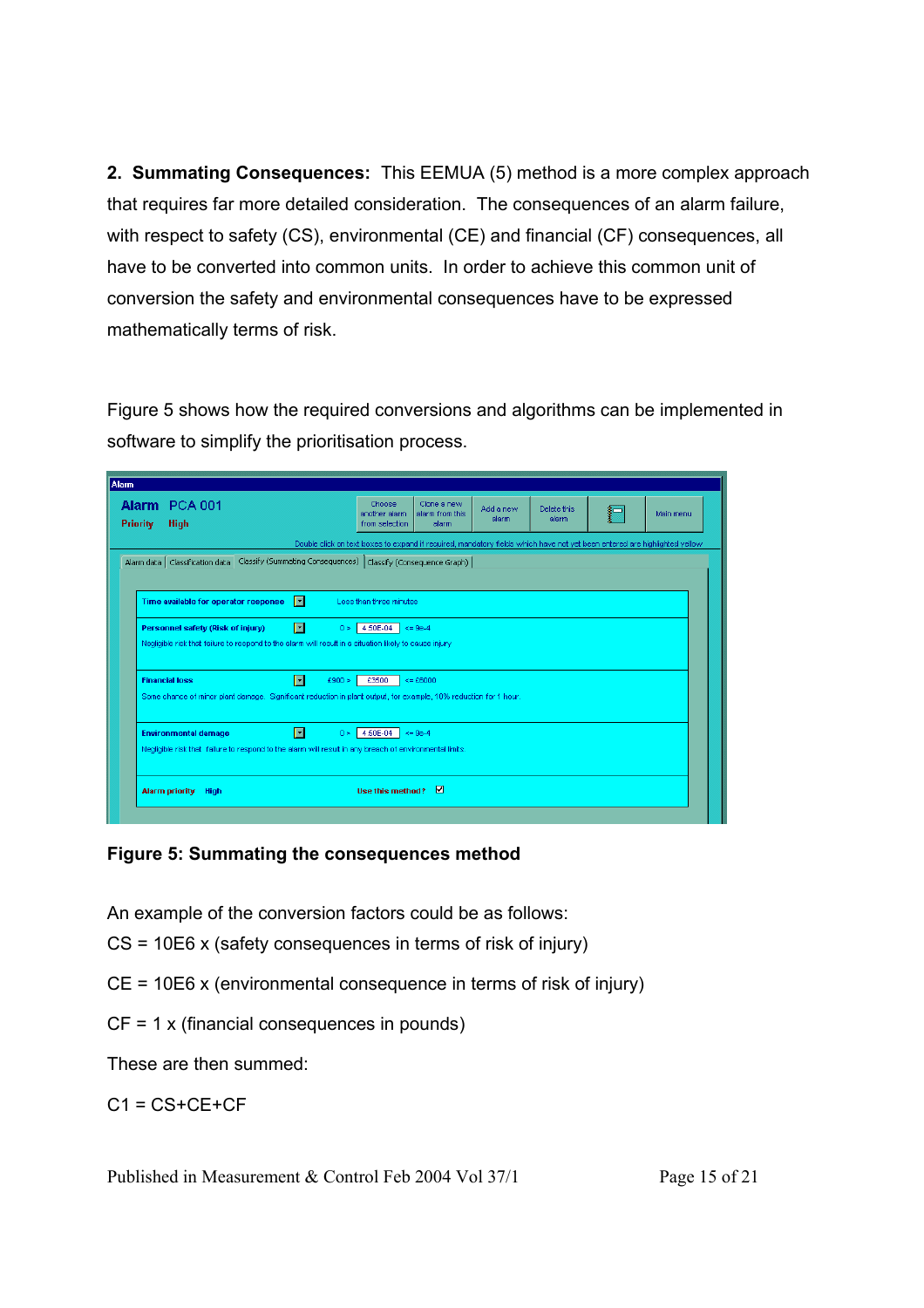An assessment is then made as to whether the alarm is 'time critical' based on whether there the operator is required to respond within say 3 minutes. This is used to increase the weighting on time critical alarms:

IF (alarm is time critical) THEN

 $C2 := 38C1$ 

ELSE

 $C2 := C1$ 

The final priority distribution determines the priority:

| <b>Weighted total consequence, C2</b> | <b>Priority</b> |
|---------------------------------------|-----------------|
| C2 < 900                              | Low             |
| 900 < C2 < 6,000                      | Medium          |
| 6,000 < C2 < 150,000                  | High            |
| C2 > 150,000                          | Critical        |

# **Dealing with Standing alarms**

From the P&IDs, identify items of equipment that are started and/or stopped automatically. Review whether the tags that perform these automatic functions will generate nuisance alarms. If this is the case, identify a way of avoiding this so that normal operation does not generate any alarms but deviation from expected operation is detected and alarmed.

Review each alarm to establish whether it can be reduced to "Journal" priority. If this is not possible, then set the priority in accordance with the consequence of failure method. If any alarms remain with "Emergency" or "High" priority, review whether it is acceptable for these alarms either to be left as standing alarms or inhibited by the operator under procedural control. If neither is acceptable, then identify another PCS tag or combination of tags that indicates that the piece of equipment is out of commission and use this as a criterion for masking the alarm. Confirm that this will not mask the alarm

Published in Measurement & Control Feb 2004 Vol 37/1 Page 16 of 21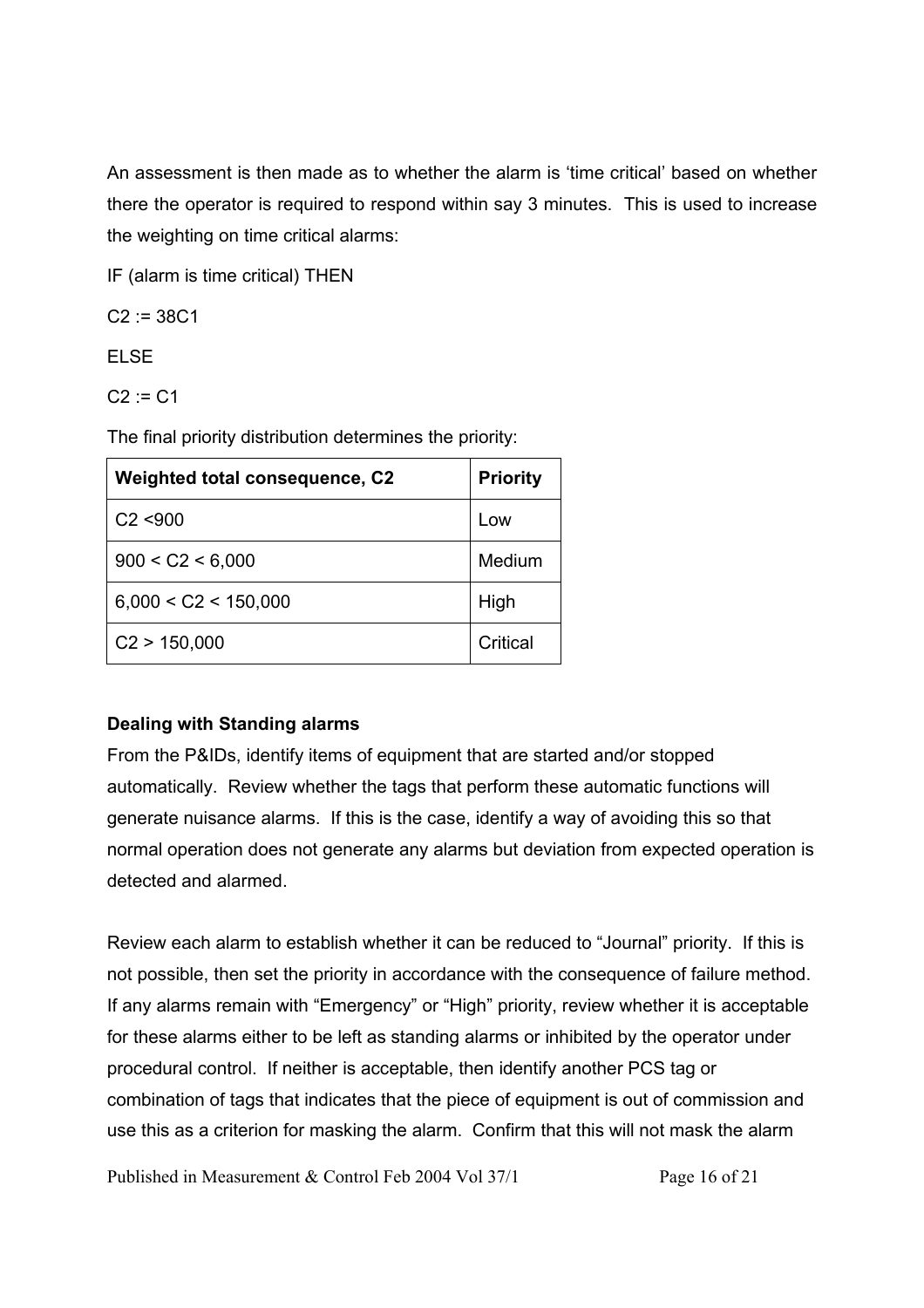under any other undesirable circumstances. Document the proposed changes and any associated logic.

## **Assessing the results and implementing the findings**

It is important to review the results and finding of an alarm review to check that the right balance has been made between alarm numbers and the respective distribution of priorities. Sort the alarms into their priority groups and compare the results with the distribution in existence prior to the review. Figure 6 shows a distribution of alarm priorities generated from the results of a typical alarm review.



If the alarm priority distribution indicates an imbalance of higher priority alarms this can

be normalised by selecting groups of alarms and applying a revised priority assessment to a whole group.

The EEMUA (5) guidance for new alarm system design advises a target distribution as shown in Table 5.

# **Figure 6: Alarm priority distribution**

| <b>Priority band</b> | Alarms configured during design |
|----------------------|---------------------------------|
| Critical             | About 20 altogether             |
| High                 | 5% of total                     |
| Medium               | 15% of total                    |
| Low                  | 80% of total                    |

# **Table 5: Priority distribution for system configuration – EMMUA**

Published in Measurement & Control Feb 2004 Vol 37/1 Page 17 of 21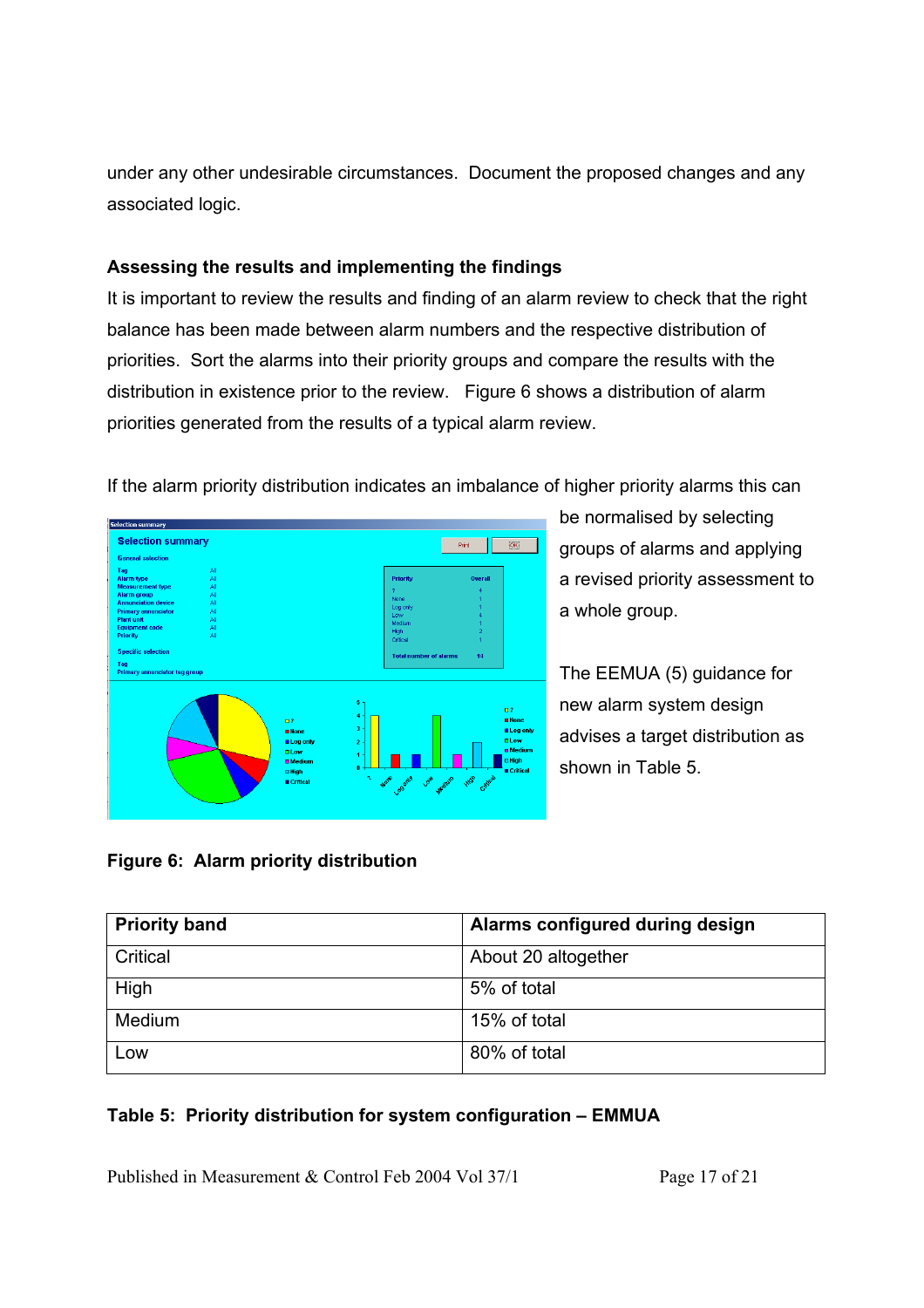All alarms with a P0 priority can be removed from the alarm configuration. All 'P1' alarms can have their operator annunciation capability removed but they retain their status change as a record in the alarm journal.

Experience shows that the majority of alarms configured into a typical PCS will fall into the 'P0' (no alarm required) and 'P1' (journal only) following a prioritisation review. Thus the major part of the simplification and rationalisation of the alarm configuration is going to be achieved by attending to

these two alarm types.

Alarms with priorities 'P2–P4' should be implemented with the configuration attributes as described in Table 3. Alarms with the 'Critical' priority 'P5' require careful treatment since they indicate a SIL requirement of SIL1 or greater. The provision of automatic protection should be considered to replace the dependence on the alarm and successful operator action for each P5 alarm. If automatic protection is not possible, then the alarm must be engineered to achieve the appropriate probability of failure on demand (PFD) in line with IEC 61508 requirements. The EEMUA (5) accepted  $PFD<sub>ava</sub>$  for an alarm with operator intervention is < 0.01 which is only equivalent to SIL 1.

### **Other Considerations**

This paper does not intend to cover the options of static and dynamic alarm suppression in detail, because it is a complex subject area that requires careful implementation. It is anticipated that the requirement to consider these options will be minimised by a thorough review.

# **Static Alarm suppression**

If operators still find difficulty with the quantity of standing alarms present, following the alarm rationalisation, then consideration can be given to the implementation of static alarm suppression. This will minimise the number of standing alarms that are generated when a process unit or large piece of equipment is shut down. In order to suppress the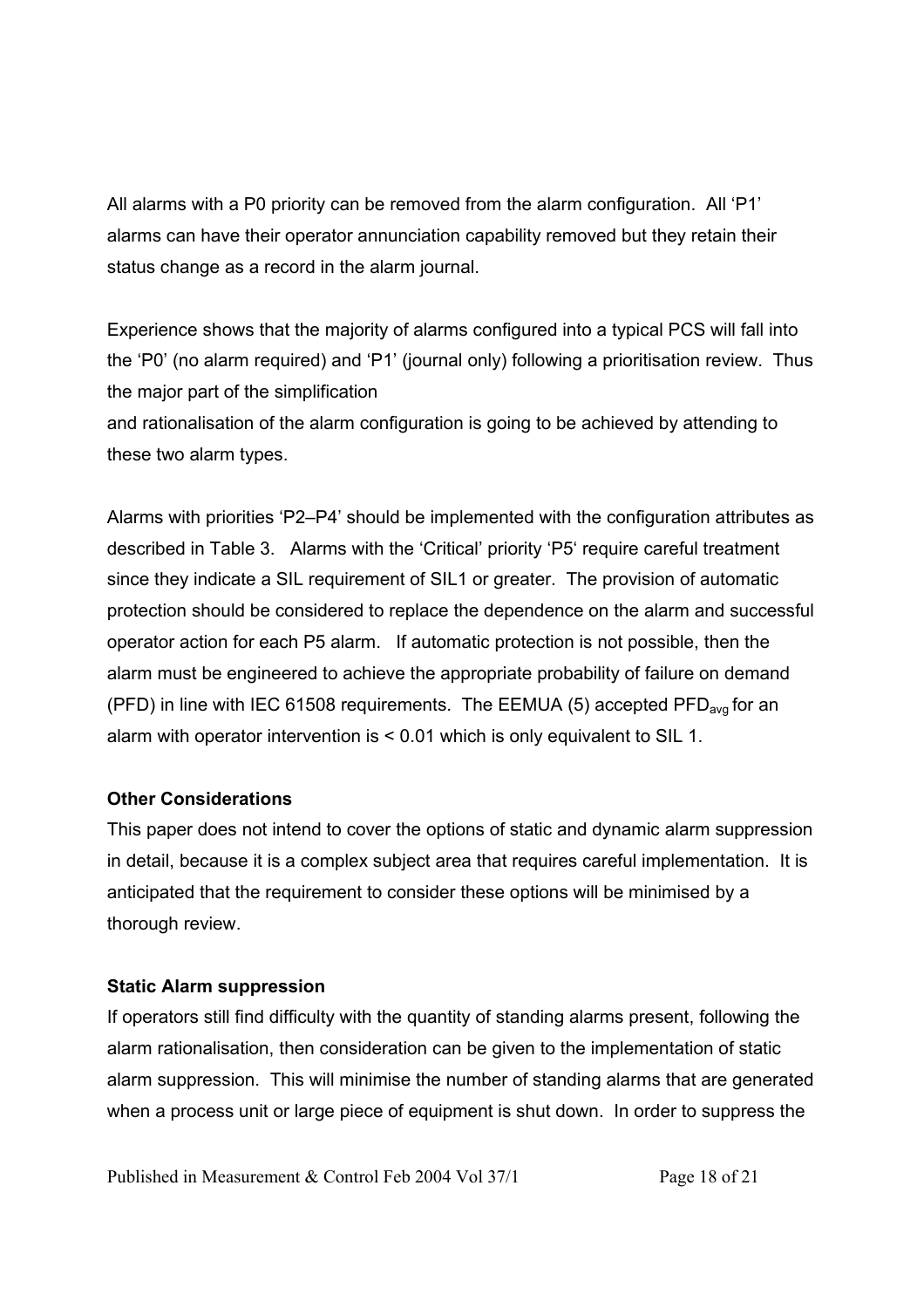selected alarms, a defined set of process permissives have to be satisfied in conjunction with a with an 'enable' static suppression status condition.

### **Dynamic Alarm Suppression**

In addition, if the number of alarms generated following a trip is still unacceptable following the alarm rationalisation, then dynamic suppression can be considered so that the first up alarm in a pre defined group audibly alerts the operator, registers in the alarm list and is printed. All other subsequent alarms in the group do not activate any audible alert; they do not register in the alarm list and are not printed. Dynamic suppression on an alarm group should automatically de-activate after a defined period of time following the first up alarm, so that any new alarm that then follows alerts the operator and re-starts the suppression period.

## **CONCLUSION**

Alarm management requires considerable effort, commitment and tenacity.

However, by focussing effort on an alarm review and rationalisation process, then experience shows that this will return a significant, and perhaps even a dramatic, improvement in alarm performance to achieve better than 90% of the available benefits. There will possibly be some alarms that need further analysis but having filtered them out by the review process they should only represent the remaining 10% of effort.

The review and rationalisation methodology has been applied on facilities with >15,000 configured alarms where individual operators were required to accept alarms every 15 seconds under steady production conditions. Typically, over 50% of the configured alarms have been removed, and by also attending to the nuisance alarms the alarm rates have been reduced to 15-20 minute intervals. Perhaps most importantly the spurious shutdowns resulting from missed alarms have seen improvements from weekly plant trips to no trips for over six months. This results in a very, very significant payback.

Published in Measurement & Control Feb 2004 Vol 37/1 Page 19 of 21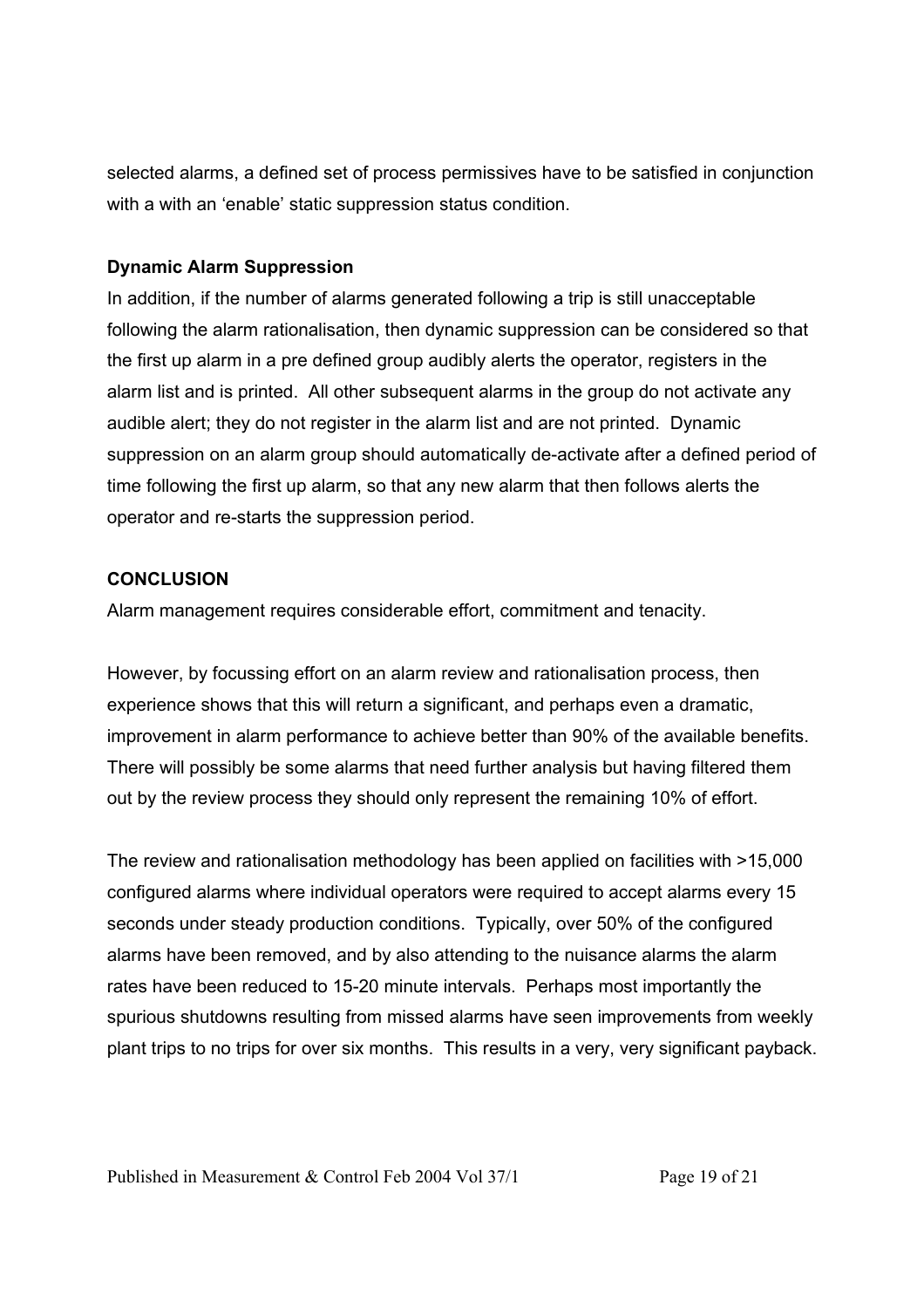Making full use of software tools will substantially reduce the effort involved in an alarm review, whilst the electronic version of an alarm database will provide data integrity along with ease of maintenance and change control over the full life cycle.

### **REFERENCES**

- 1. IEC 61508 Functional safety of electrical/electronic/programmable electronic safetyrelated systems.
- 2. 'A Methodology for Alarm Classification and Prioritisation' C Timms IEE People in Control Conference 1999.
- 3. 'Better alarm handling' HSE information sheet Chemicals Sheet No. 6
- 4. 'Better alarm handling a practical application of human factors' John Wilkinson and Dr Debbie Lucas - Measurement and Control Volume 35.
- 5. 'Alarm systems A guide to design management and procurement' EEMUA publication No. 191.

### **Biography:**

### **Clive Timms**

Clive has over 38 years experience in the petrochemical industry with offshore and onshore plants experience. He recently retired from Shell UK Exploration and production where he was Head of Automation and Control. He is now a Director of C&C Technical Support Services Ltd, which specialises in the application of the IEC 61508 standard, and he was a founder Director of the CASS Scheme Ltd for conformity assessment to IEC 61508. He chaired the UKOOA working group that produced the UKOOA Guidelines for Instrument-based Protective Systems, as an offshore sector interpretation of IEC 61508. He has a BSc. and MPhil in Control Engineering, is a Member of the IEE and currently chairs the Institute of Measurement and Control Safety Panel.

Published in Measurement & Control Feb 2004 Vol 37/1 Page 20 of 21